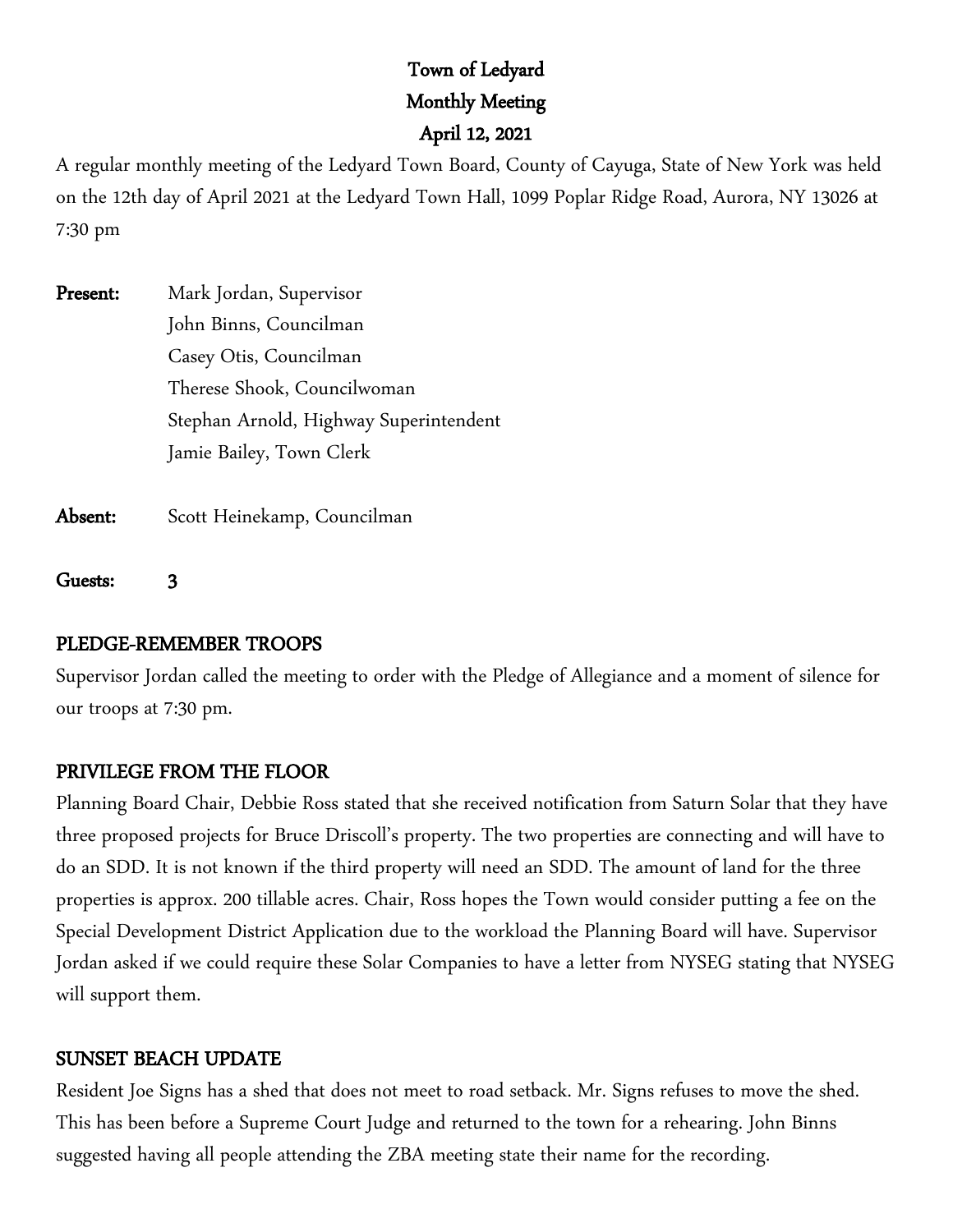Supervisor Jordan informed board members of the upcoming ZBA meeting and the possibility of this returning to the Supreme Court.

### LEVANNA CHURCH

Steve Williams purchased the Hitchcock property. Mr. Williams stated that in the sale of the home, it was written that the church goes with the purchased (Hitchcock) property. Members of the Levanna Church went to the church and began cleaning the property up. Supervisor Jordan explained that this needs to be handled by the lawyers, not the town.

#### EMPIRE PASS

Discussion was held regarding the Town purchasing season passes; residents can get stickers at the town hall for a small fee to utilize the park. This fee would be to cover the price of the sticker. State Parks are required to have access off a State Road. Long Point State Park does not. Lake Rd. in the Town of Ledyard is used. Taxpayers pay for the maintenance and the upkeep of this Rd while it serves patrons going to and using Long Point State Park.

#### DOG LAW

Reviewed and changes made Public Hearing will be needed.

#### PIPELINE

Supervisor Jordan drafted a resolution for the pipeline project from Aurora Ridge Dairy to Sunnyside Farm in Venice. Councilman Otis mentioned that he finds it odd that the Town doesn't have permits required for this. Otis also believes that there should be some supervision because its dangerous. Supervisor Jordan explained that we have no regulations in our Zoning Law. Steve Lynch will receive a copy of the resolution.

# MANURE SPILL QUESTION

Councilwoman Shook sent a letter asking about the Towns responsibility if there is a manure spill. Supervisor Jordan explained that the DEC handles these problems.

# ZBA NOTIFICATIONS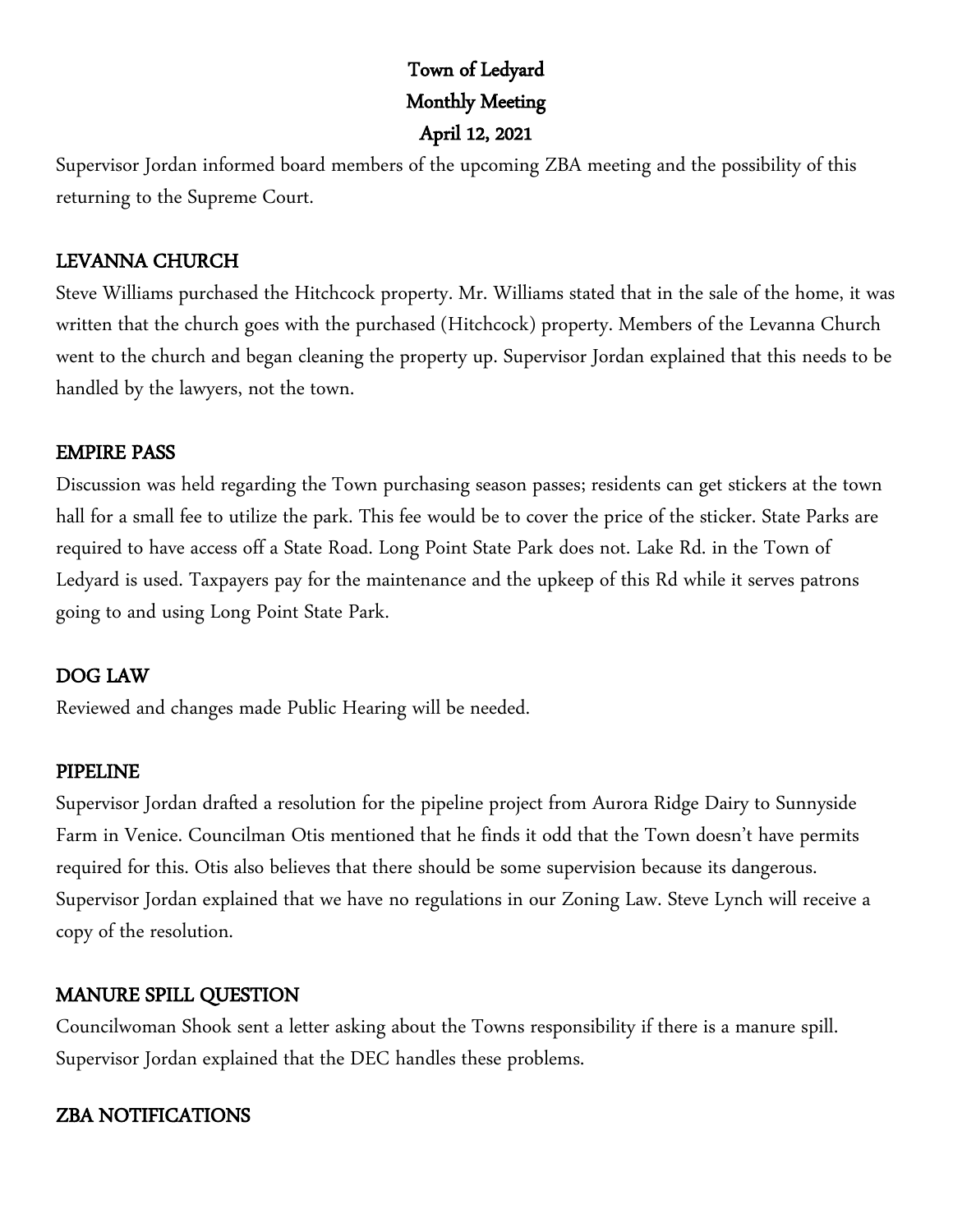The ZBA notification will not be included in the Zoning Law. The town sends out notification for all neighbors within 200'. This is a courtesy that the town does along with posting this on the Town website, announcement board, and the Citizen.

# HISTORIAN FLAGS

Clerk Bailey will order 3 gross of the small flags that will be placed in the cemeteries to honor the vets for Memorial Day.

# SALT STORAGE

Soil and Water has \$50,000 and once the Town submits a bill, Soil and Water will send the Town the reimbursement check. The state will then follow with their portion of reimbursement. On April 15, 2021, the company will spray the walls.

# HIGHWAY

Superintendent Arnold mentioned another EGR cooler went bad in a truck.

Councilman Binns asked why the resident needed to pay for a culvert pipe to be put in. The Town of Lansing pays for the pipe for the residents. Should the resident pay or should the town? This will be discussed at next month's meeting. The roof had a leak over the winter. The screws need to be replaced. Supervisor Jordan suggested getting a ballpark idea of price to have these repairs done.

# FLOORS

Supervisor Jordan asked for permission to get bids on having the floors waxed.

#### TREE

Lampman Tree Service got the tree at the cemetery cleaned up. These trees come out on the Hanes and Wilcox property.

# WATER

CCWSA met with the village board and it was recommended that the village and college to come up with a plan to rent the wells water facility.

# SIDEWALK VILLAGE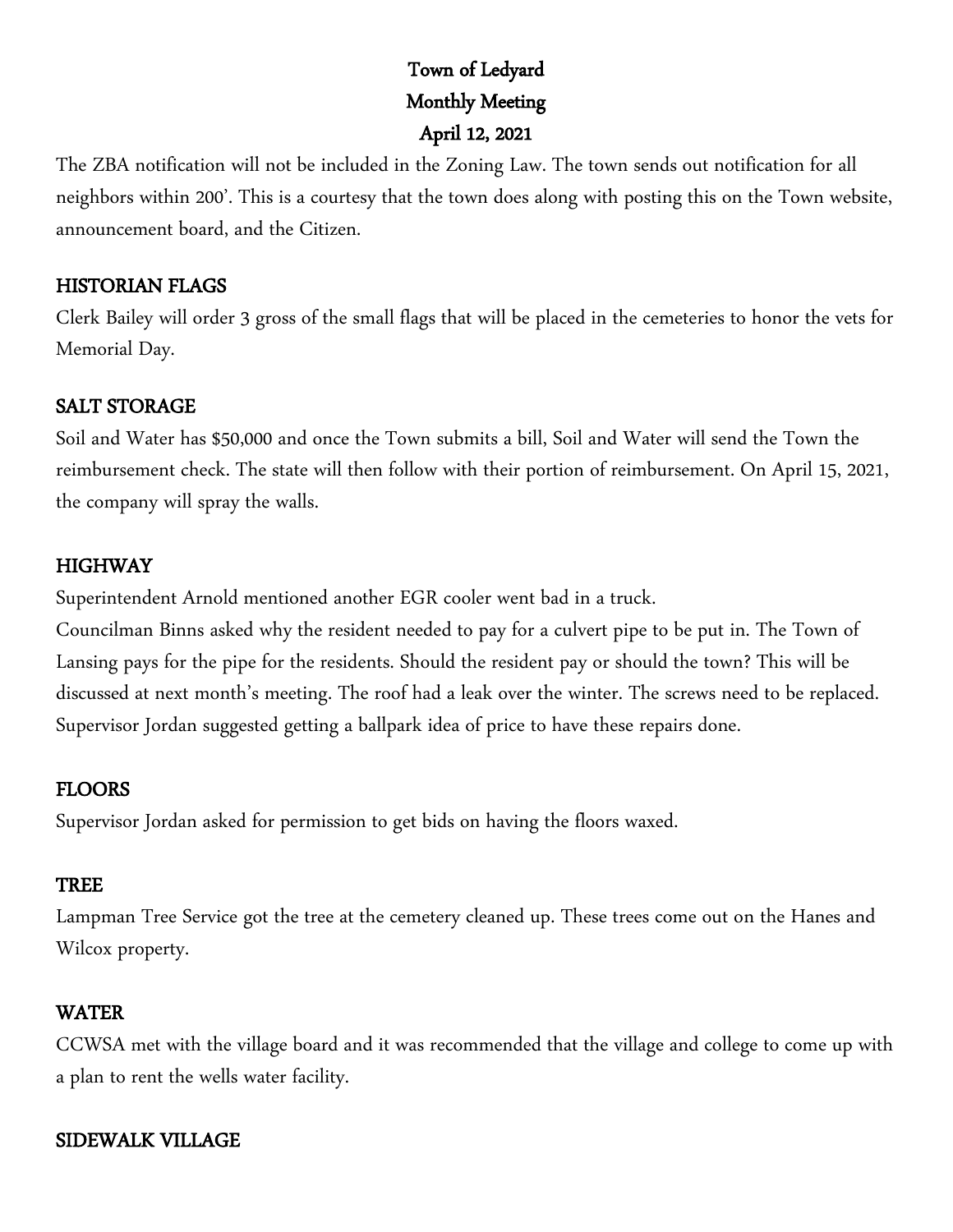Supervisor Jordan has not contacted NYSDOT for the speed reduction on Sherwood Rd.

# MINUTES

A motion was made to accept the amended minutes from the March 2021 meeting.

| Motion made by: |   | Otis                |  |
|-----------------|---|---------------------|--|
| Seconded by:    |   | Shook               |  |
| Aye:            | 3 | Shook, Otis, Jordan |  |
| Nay:            | 0 |                     |  |
| Absent:         | 1 | Heinekamp           |  |
| Ubstain         |   | <b>Binns</b>        |  |
| Motion: PASSED  |   |                     |  |

# REPORTS

A motion was made to accept the Supervisor, Code Enforcement, and Clerk report for the month of March.

| Motion made by |   | <b>Binns</b>       |
|----------------|---|--------------------|
| Seconded by:   |   | Otis               |
| Aye:           | 3 | Shook, Otis, Binns |
| Nay:           | 0 |                    |
| Absent:        | 1 | Heinekamp          |
| Motion: PASSED |   |                    |

# BILLS

A motion was made to pay the bills Motion made by: Binns Seconded by: Otis Aye: 3 Shook, Otis, Binns Nay: 0 Absent: 1 Heinekamp Motion: PASSED

ABSTRACT #04